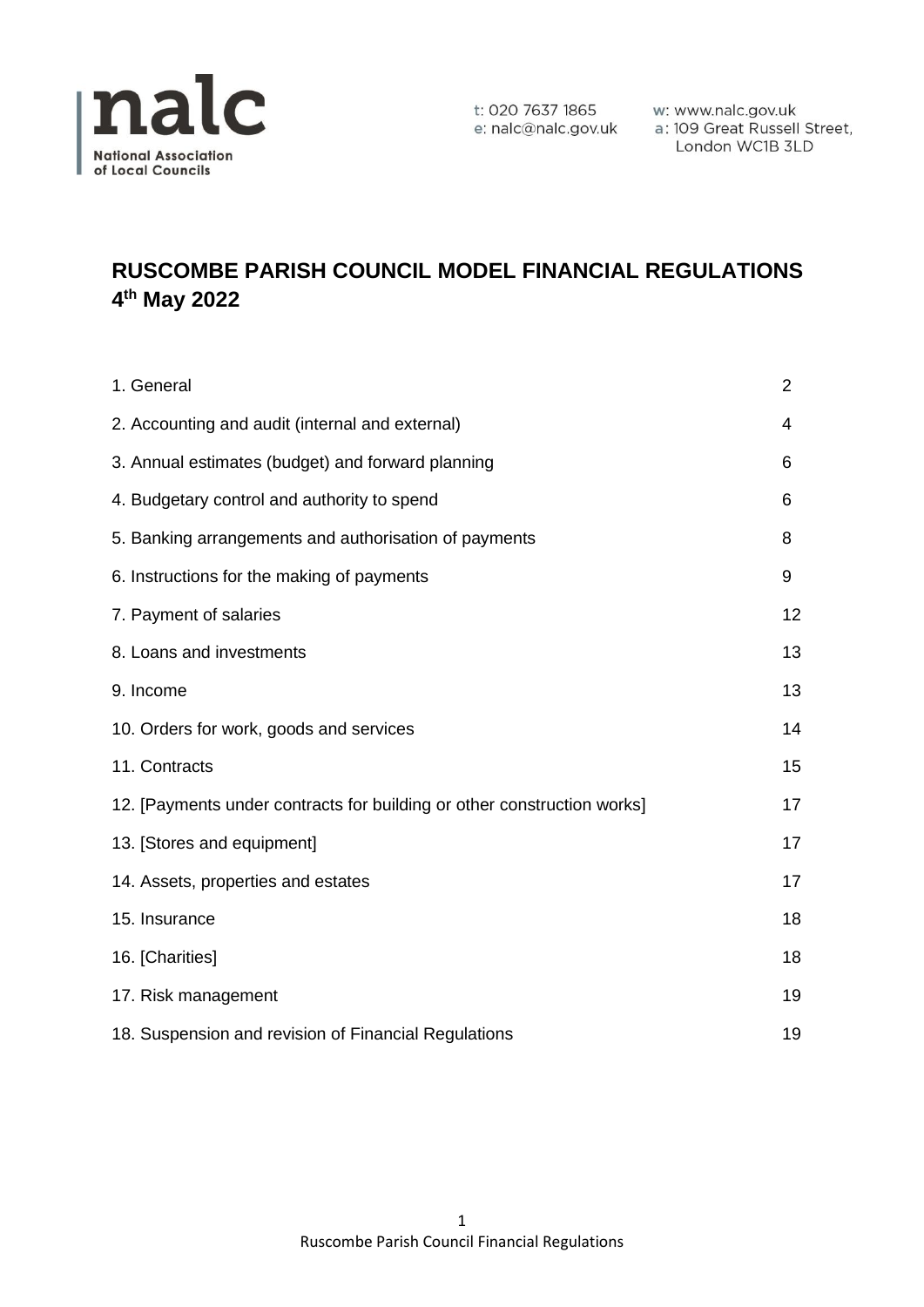

w: www.nalc.gov.uk a: 109 Great Russell Street, London WC1B 3LD

These Financial Regulations were adopted by the council at its meeting held on 4<sup>th</sup> May 2022.

## **1. General**

1.1. These financial regulations govern the conduct of financial management by the council and may only be amended or varied by resolution of the council. Financial regulations are one of the council's three governing policy documents providing procedural guidance for members and officers. Financial regulations must be observed in conjunction with the council's standing orders<sup>1</sup> and any individual financial regulations relating to contracts.

1.2. The council is responsible in law for ensuring that its financial management is adequate and effective and that the council has a sound system of internal control which facilitates the effective exercise of the council's functions, including arrangements for the management of risk.

1.3. The council's accounting control systems must include measures:

- for the timely production of accounts;
- that provide for the safe and efficient safeguarding of public money;
- to prevent and detect inaccuracy and fraud; and
- identifying the duties of officers.

1.4. These financial regulations demonstrate how the council meets these responsibilities and requirements.

1.5. At least once a year, prior to approving the Annual Governance Statement, the council must review the effectiveness of its system of internal control which shall be in accordance with proper practices.

1.6. Deliberate or wilful breach of these Regulations by an employee may give rise to disciplinary proceedings.

1.7. Members of council are expected to follow the instructions within these Regulations and not to entice employees to breach them. Failure to follow instructions within these Regulations brings the office of councillor into disrepute.

1.8. The Responsible Financial Officer (RFO) holds a statutory office to be appointed by the council. [The Clerk has been appointed as RFO for this council and these regulations will apply accordingly.]

1.9. The RFO;

<sup>1</sup> Model Standing Orders for Councils (2018 Edition) is available from NALC (©NALC 2018)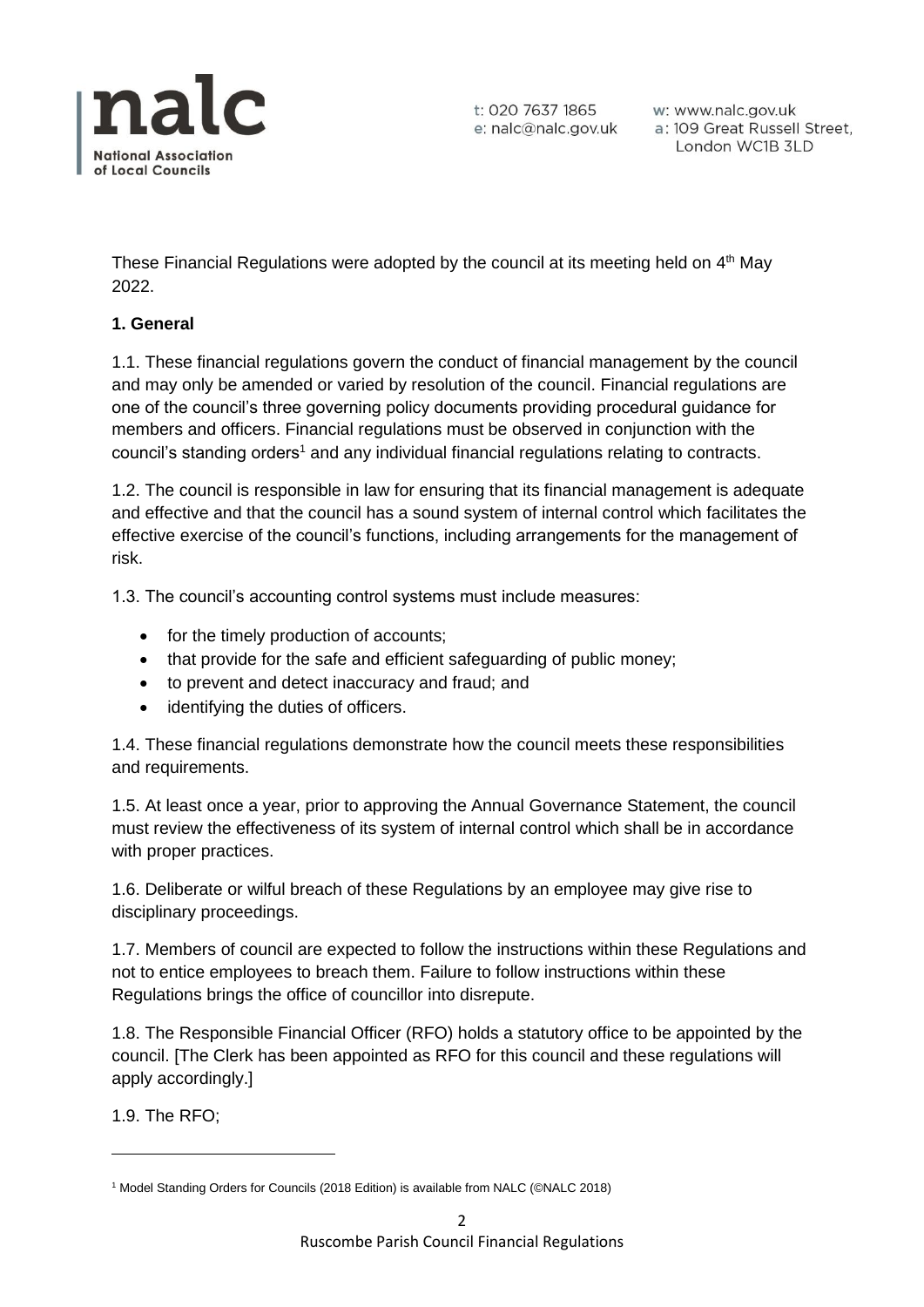

- acts under the policy direction of the council;
- administers the council's financial affairs in accordance with all Acts, Regulations and proper practices;
- determines on behalf of the council its accounting records and accounting control systems;
- ensures the accounting control systems are observed;
- maintains the accounting records of the council up to date in accordance with proper practices;
- assists the council to secure economy, efficiency and effectiveness in the use of its resources; and
- produces financial management information as required by the council.

1.10. The accounting records determined by the RFO shall be sufficient to show and explain the council's transactions and to enable the RFO to ensure that any income and expenditure account and statement of balances, or record of receipts and payments and additional information, as the case may be, or management information prepared for the council from time to time comply with the Accounts and Audit Regulations.

1.11. The accounting records determined by the RFO shall in particular contain:

- entries from day to day of all sums of money received and expended by the council and the matters to which the income and expenditure or receipts and payments account relate;
- a record of the assets and liabilities of the council; and
- wherever relevant, a record of the council's income and expenditure in relation to claims made, or to be made, for any contribution, grant or subsidy.

1.12. The accounting control systems determined by the RFO shall include:

- procedures to ensure that the financial transactions of the council are recorded as soon as reasonably practicable and as accurately and reasonably as possible;
- procedures to enable the prevention and detection of inaccuracies and fraud and the ability to reconstruct any lost records;
- identification of the duties of officers dealing with financial transactions and division of responsibilities of those officers in relation to significant transactions;
- procedures to ensure that uncollectable amounts, including any bad debts are not submitted to the council for approval to be written off except with the approval of the RFO and that the approvals are shown in the accounting records; and
- measures to ensure that risk is properly managed.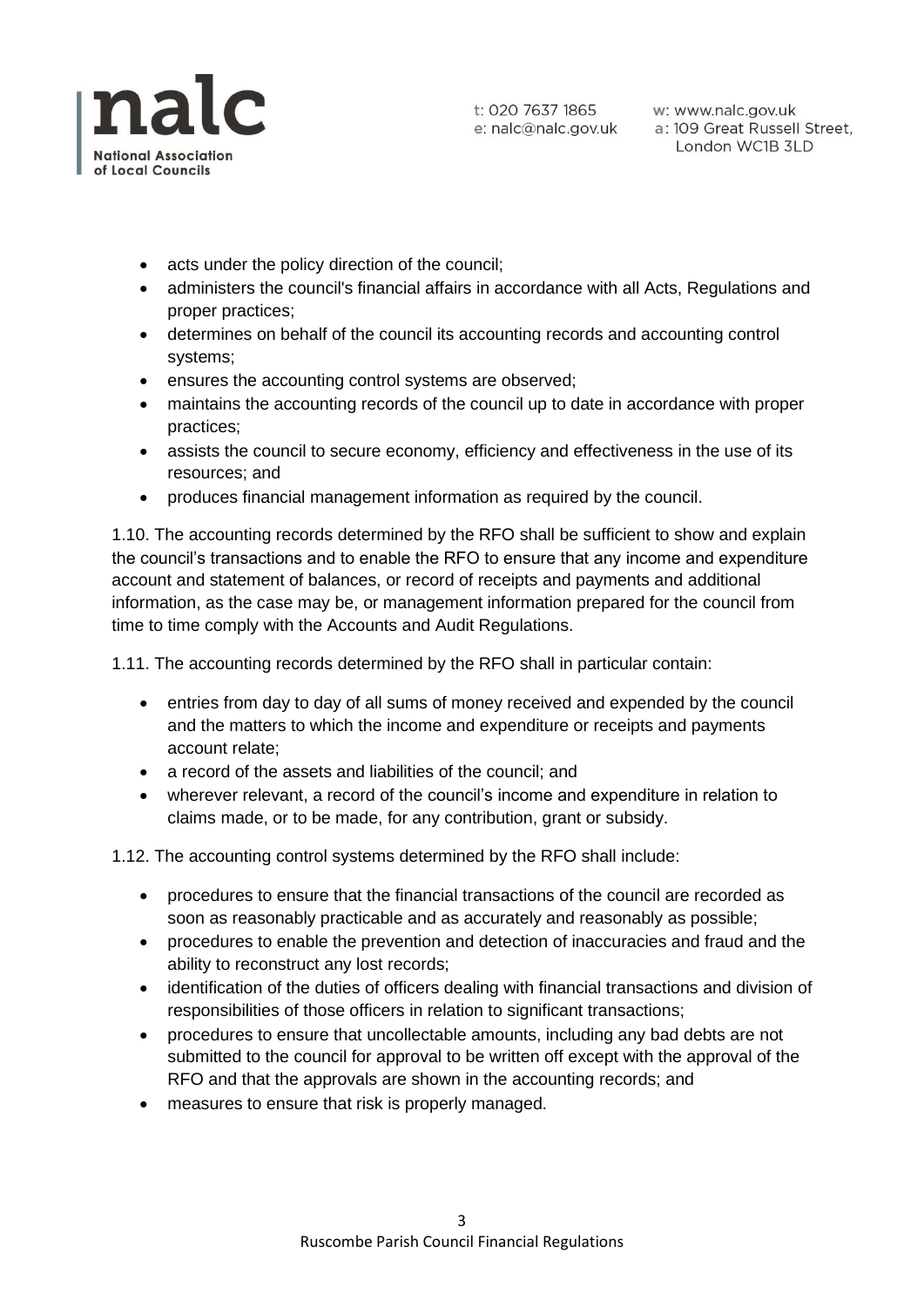

w: www.nalc.gov.uk a: 109 Great Russell Street, London WC1B 3LD

1.13. The council is not empowered by these Regulations or otherwise to delegate certain specified decisions. In particular any decision regarding:

- setting the final budget or the precept (council tax requirement);
- approving accounting statements;
- approving an annual governance statement;
- borrowing;
- writing off bad debts;
- declaring eligibility for the General Power of Competence; and
- addressing recommendations in any report from the internal or external auditors, shall be a matter for the full council only.

1.14. In addition, the council must:

- determine and keep under regular review the bank mandate for all council bank accounts;
- approve any grant or a single commitment in excess of [£5,000]; and
- in respect of the annual salary for any employee have regard to recommendations about annual salaries of employees made by the relevant committee in accordance with its terms of reference.

1.15. In these financial regulations, references to the Accounts and Audit Regulations or 'the regulations' shall mean the regulations issued under the provisions of section 27 of the Audit Commission Act 1998, or any superseding legislation, and then in force unless otherwise specified.

In these financial regulations the term 'proper practice' or 'proper practices' shall refer to guidance issued in *Governance and Accountability for Local Councils - a Practitioners' Guide (England)* issued by the Joint Practitioners Advisory Group (JPAG), available from the websites of NALC and the Society for Local Council Clerks (SLCC).

### **2. Accounting and audit (internal and external)**

2.1. All accounting procedures and financial records of the council shall be determined by the RFO in accordance with the Accounts and Audit Regulations, appropriate guidance and proper practices.

2.2. On a regular basis, at least once in each quarter, and at each financial year end, a member other than the Chairman [or a cheque signatory] shall be appointed to verify bank reconciliations (for all accounts) produced by the RFO. The member shall sign the reconciliations and the original bank statements (or similar document) as evidence of verification. This activity shall on conclusion be reported, including any exceptions, to and noted by the council [Finance Committee].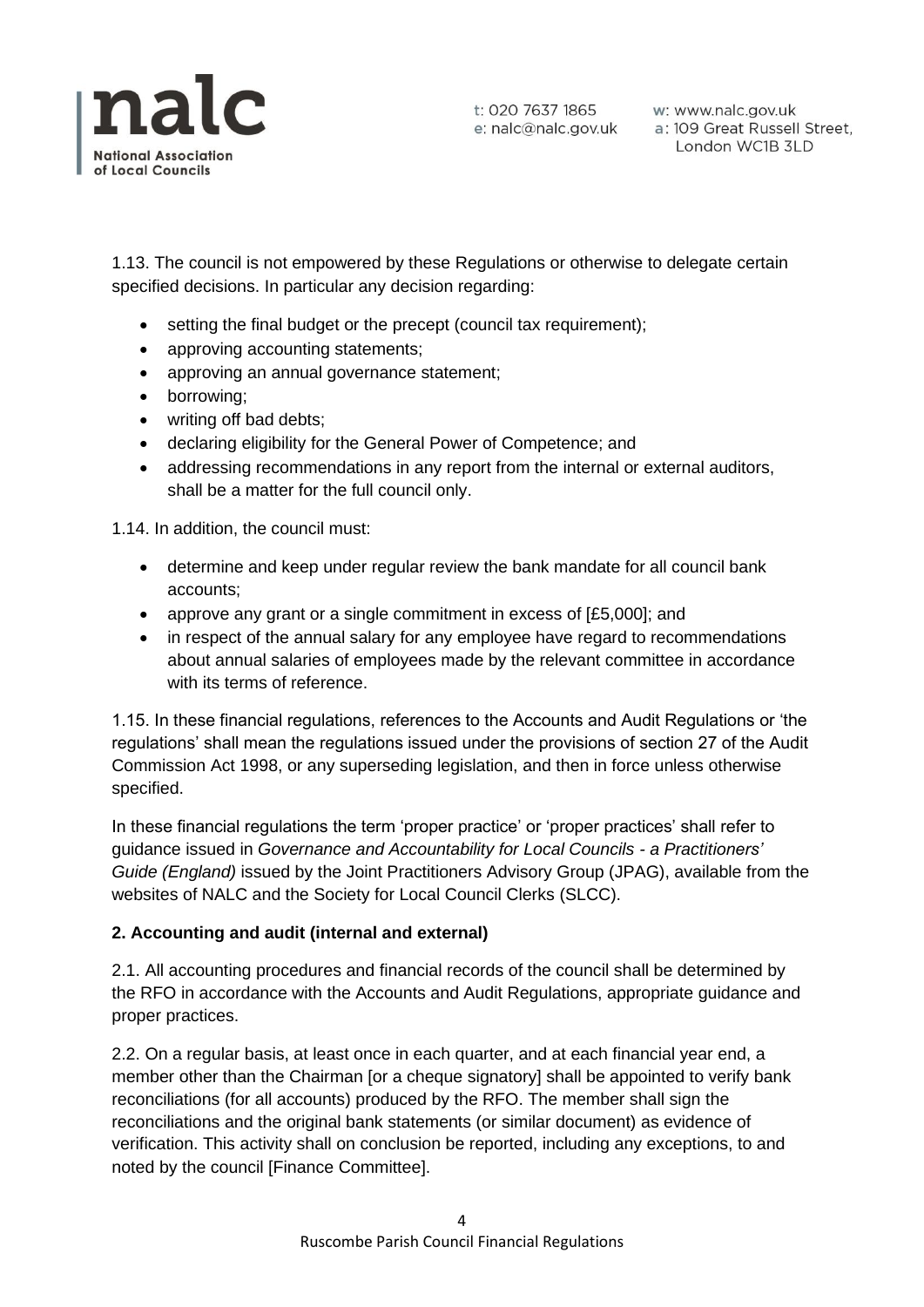

t: 020 7637 1865 w: www.nalc.gov.uk<br>e: nalc@nalc.gov.uk a: 109 Great Russell Street, London WC1B 3LD

2.3. The RFO shall complete the annual statement of accounts, annual report, and any related documents of the council contained in the Annual Return (as specified in proper practices) as soon as practicable after the end of the financial year and having certified the accounts shall submit them and report thereon to the council within the timescales set by the Accounts and Audit Regulations.

2.4. The council shall ensure that there is an adequate and effective system of internal audit of its accounting records, and of its system of internal control in accordance with proper practices. Any officer or member of the council shall make available such documents and records as appear to the council to be necessary for the purpose of the audit and shall, as directed by the council, supply the RFO, internal auditor, or external auditor with such information and explanation as the council considers necessary for that purpose.

2.5. The internal auditor shall be appointed by and shall carry out the work in relation to internal controls required by the council in accordance with proper practices.

2.6. The internal auditor shall:

- be competent and independent of the financial operations of the council;
- report to council in writing, or in person, on a regular basis with a minimum of one annual written report during each financial year;
- to demonstrate competence, objectivity and independence, be free from any actual or perceived conflicts of interest, including those arising from family relationships; and
- has no involvement in the financial decision making, management or control of the council

2.7. Internal or external auditors may not under any circumstances:

- perform any operational duties for the council;
- initiate or approve accounting transactions; or
- direct the activities of any council employee, except to the extent that such employees have been appropriately assigned to assist the internal auditor.

2.8. For the avoidance of doubt, in relation to internal audit the terms 'independent' and 'independence' shall have the same meaning as is described in proper practices.

2.9. The RFO shall make arrangements for the exercise of electors' rights in relation to the accounts including the opportunity to inspect the accounts, books, and vouchers and display or publish any notices and statements of account required by Audit Commission Act 1998, or any superseding legislation, and the Accounts and Audit Regulations.

2.10. The RFO shall, without undue delay, bring to the attention of all councillors any correspondence or report from internal or external auditors.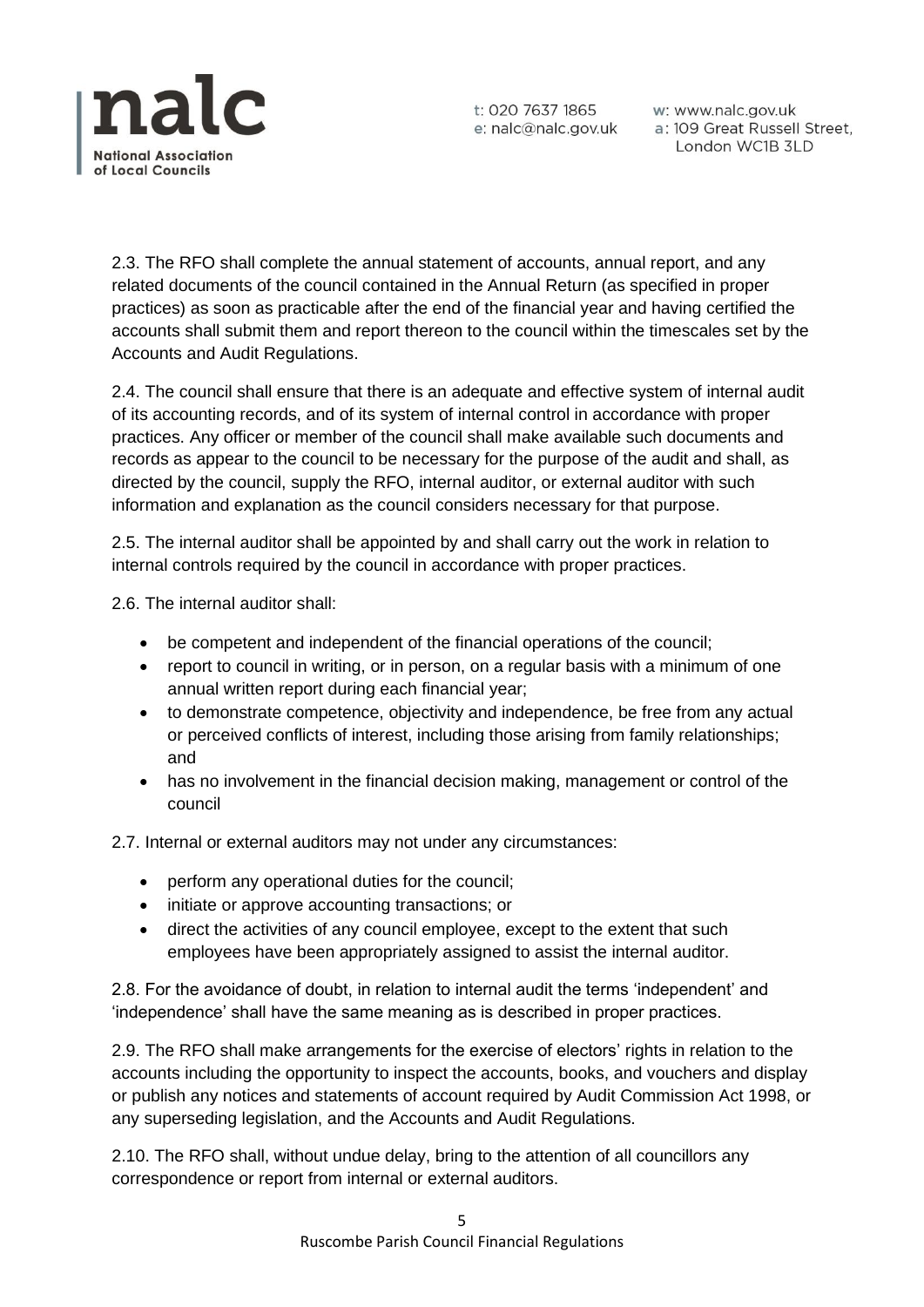

w: www.nalc.gov.uk a: 109 Great Russell Street, London WC1B 3LD

## **3. Annual estimates (budget) and forward planning**

[3.1. Each committee (if any) shall review its three-year forecast of revenue and capital receipts and payments. Having regard to the forecast, it shall thereafter formulate and submit proposals for the following financial year to the council not later than the end of [November] each year including any proposals for revising the forecast.]

3.2. The RFO must each year, by no later than [month], prepare detailed estimates of all receipts and payments including the use of reserves and all sources of funding for the following financial year in the form of a budget to be considered by the [relevant committee and the] council.

3.3. The council shall consider annual budget proposals in relation to the council's three year forecast of revenue and capital receipts and payments including recommendations for the use of reserves and sources of funding and update the forecast accordingly.

3.4. The council shall fix the precept (council tax requirement), and relevant basic amount of council tax to be levied for the ensuing financial year not later than by the end of January each year. The RFO shall issue the precept to the billing authority and shall supply each member with a copy of the approved annual budget.

3.5. The approved annual budget shall form the basis of financial control for the ensuing year.

## **4. Budgetary control and authority to spend**

4.1. Expenditure on revenue items may be authorised up to the amounts included for that class of expenditure in the approved budget. This authority is to be determined by:

- the council for all items over [£5,000];
- a duly delegated committee of the council for items over [£500]; or
- the Clerk, in conjunction with Chairman of Council or Chairman of the appropriate committee, for any items below [£500].

Such authority is to be evidenced by a minute or by an authorisation slip duly signed by the Clerk, and where necessary also by the appropriate Chairman.

Contracts may not be disaggregated to avoid controls imposed by these regulations.

4.2. No expenditure may be authorised that will exceed the amount provided in the revenue budget for that class of expenditure other than by resolution of the council, or duly delegated committee. During the budget year and with the approval of council having considered fully the implications for public services, unspent and available amounts may be moved to other budget headings or to an earmarked reserve as appropriate ('virement').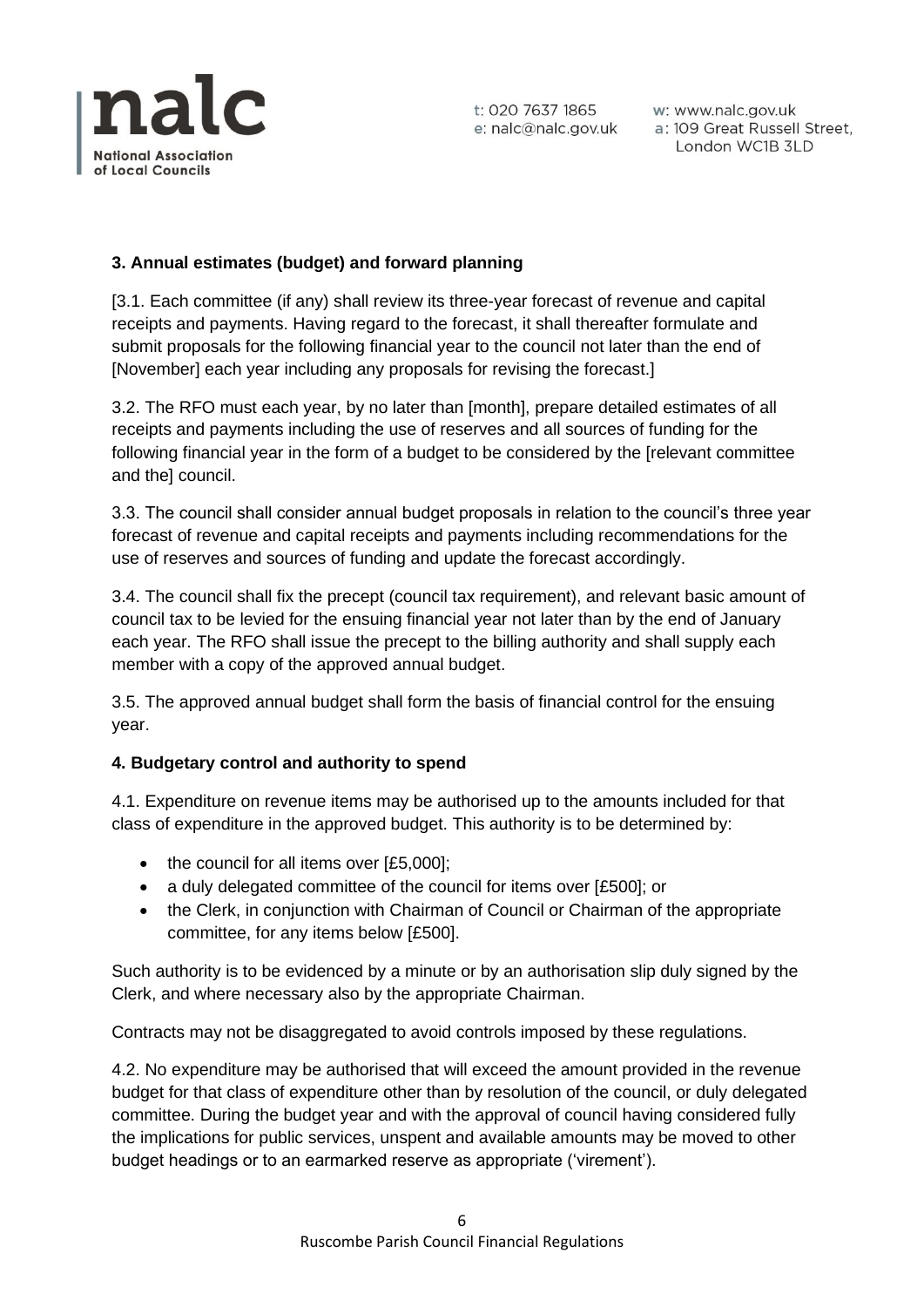

w: www.nalc.gov.uk a: 109 Great Russell Street, London WC1B 3LD

4.3. Unspent provisions in the revenue or capital budgets for completed projects shall not be carried forward to a subsequent year.

4.4. The salary budgets are to be reviewed at least annually in [October] for the following financial year and such review shall be evidenced by a hard copy schedule signed by the Clerk and the Chairman of Council or relevant committee. The RFO will inform committees of any changes impacting on their budget requirement for the coming year in good time.

4.5. In cases of extreme risk to the delivery of council services, the clerk may authorise revenue expenditure on behalf of the council which in the clerk's judgement it is necessary to carry out. Such expenditure includes repair, replacement or other work, whether or not there is any budgetary provision for the expenditure, subject to a limit of [£500]. The Clerk shall report such action to the chairman as soon as possible and to the council as soon as practicable thereafter.

4.6. No expenditure shall be authorised in relation to any capital project and no contract entered into or tender accepted involving capital expenditure unless the council is satisfied that the necessary funds are available and the requisite borrowing approval has been obtained.

4.7. All capital works shall be administered in accordance with the council's standing orders and financial regulations relating to contracts.

4.8. The RFO shall regularly provide the council with a statement of receipts and payments to date under each head of the budgets, comparing actual expenditure to the appropriate date against that planned as shown in the budget. These statements are to be prepared at least at the end of each financial quarter and shall show explanations of material variances. For this purpose "material" shall be in excess of [£100] or [15%] of the budget.

4.9. Changes in earmarked reserves shall be approved by council as part of the budgetary control process.

## **5. Banking arrangements and authorisation of payments**

5.1. The council's banking arrangements, including the bank mandate, shall be made by the RFO and approved by the council; banking arrangements may not be delegated to a committee. They shall be regularly reviewed for safety and efficiency. **[The council shall seek** credit references in respect of members or employees who act as signatories.]

5.2. The RFO shall prepare a schedule of payments requiring authorisation, forming part of the Agenda for the Meeting and, together with the relevant invoices, present the schedule to council [or finance committee]. The council / committee shall review the schedule for compliance and, having satisfied itself shall authorise payment by a resolution of the council [or finance committee]. The approved schedule shall be ruled off and initialled by the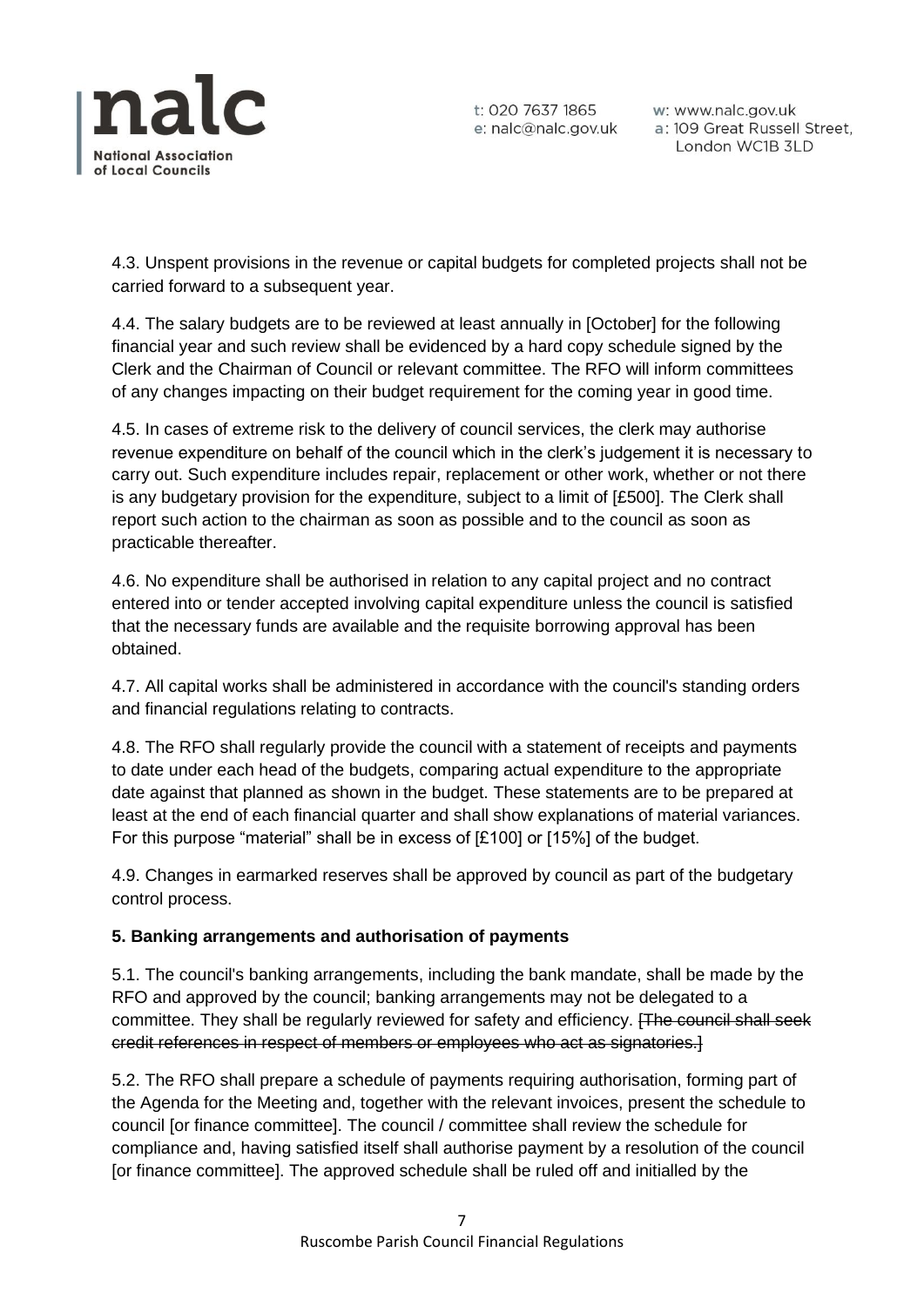

w: www.nalc.gov.uk a: 109 Great Russell Street, London WC1B 3LD

Chairman of the Meeting. A detailed list of all payments shall be disclosed within or as an attachment to the minutes of the meeting at which payment was authorised. Personal payments (including salaries, wages, expenses and any payment made in relation to the termination of a contract of employment) may be summarised to remove public access to any personal information.

5.3. All invoices for payment shall be examined, verified and certified by the RFO to confirm that the work, goods or services to which each invoice relates has been received, carried out, examined and represents expenditure previously approved by the council.

5.4. The RFO shall examine invoices for arithmetical accuracy and analyse them to the appropriate expenditure heading. The RFO shall take all steps to pay all invoices submitted, and which are in order, at the next available council [or Finance Committee] meeting.

5.5. The Clerk and RFO shall have delegated authority to authorise the payment of items only in the following circumstances:

a) If a payment is necessary to avoid a charge to interest under the Late Payment of Commercial Debts (Interest) Act 1998, and the due date for payment is before the next scheduled Meeting of council, where the Clerk and RFO certify that there is no dispute or other reason to delay payment, provided that a list of such payments shall be submitted to the next appropriate meeting of council [or finance committee];

b) An expenditure item authorised under 5.6 below (continuing contracts and obligations) provided that a list of such payments shall be submitted to the next appropriate meeting of council [or finance committee]; or

c) fund transfers within the councils banking arrangements up to the sum of [£10,000], provided that a list of such payments shall be submitted to the next appropriate meeting of council [or finance committee].

5.6. For each financial year the Clerk and RFO shall draw up a list of due payments which arise on a regular basis as the result of a continuing contract, statutory duty, or obligation (such as but not exclusively) Salaries, PAYE and NI, Superannuation Fund and regular maintenance contracts and the like for which council [,or a duly authorised committee,] may authorise payment for the year provided that the requirements of regulation 4.1 (Budgetary Controls) are adhered to, provided also that a list of such payments shall be submitted to the next appropriate meeting of council [or Finance Committee].

5.7. A record of regular payments made under 5.6 above shall be drawn up and be signed by two members on each and every occasion when payment is authorised - thus controlling the risk of duplicated payments being authorised and / or made.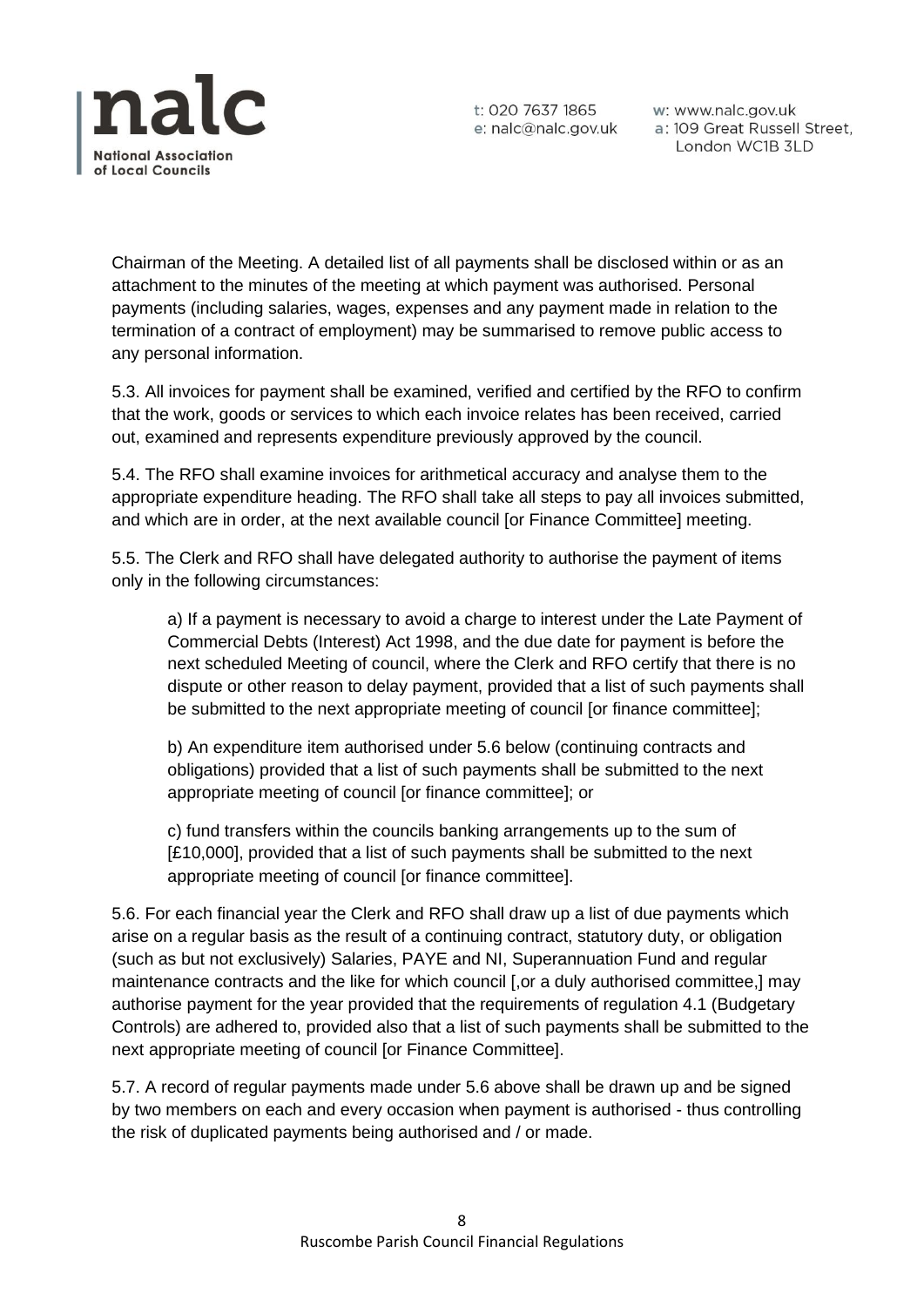

w: www.nalc.gov.uk a: 109 Great Russell Street, London WC1B 3LD

5.8. In respect of grants a duly authorised committee shall approve expenditure within any limits set by council and in accordance with any policy statement approved by council. Any Revenue or Capital Grant in excess of £5,000 shall before payment, be subject to ratification by resolution of the council.

5.9. Members are subject to the Code of Conduct that has been adopted by the council and shall comply with the Code and Standing Orders when a decision to authorise or instruct payment is made in respect of a matter in which they have a disclosable pecuniary or other interest, unless a dispensation has been granted.

5.10. The council will aim to rotate the duties of members in these Regulations so that onerous duties are shared out as evenly as possible over time.

5.11. Any changes in the recorded details of suppliers, such as bank account records, shall be approved in writing by a Member.

## **6. Instructions for the making of payments**

6.1. The council will make safe and efficient arrangements for the making of its payments.

6.2. Following authorisation under Financial Regulation 5 above, the council, a duly delegated committee or, if so delegated, the Clerk or RFO shall give instruction that a payment shall be made.

6.3. All payments shall be affected by cheque or other instructions to the council's bankers, or otherwise, in accordance with a resolution of council [or duly delegated committee].

6.4. Cheques or orders for payment drawn on the bank account in accordance with the schedule as presented to council or committee shall be signed by [one] two member[s] of council [and countersigned by the Clerk,] in accordance with a resolution instructing that payment. A member who is a bank signatory, having a connection by virtue of family or business relationships with the beneficiary of a payment, should not, under normal circumstances, be a signatory to the payment in question.

6.5. To indicate agreement of the details shown on the cheque or order for payment with the counterfoil and the invoice or similar documentation, the signatories shall each also initial the cheque counterfoil.

6.6. Cheques or orders for payment shall not normally be presented for signature other than at a council or committee meeting (including immediately before or after such a meeting). Any signatures obtained away from such meetings shall be reported to the council [or Finance Committee] at the next convenient meeting.

6.7. If thought appropriate by the council, payment for utility supplies (energy, telephone and water) and any National Non-Domestic Rates may be made by variable direct debit provided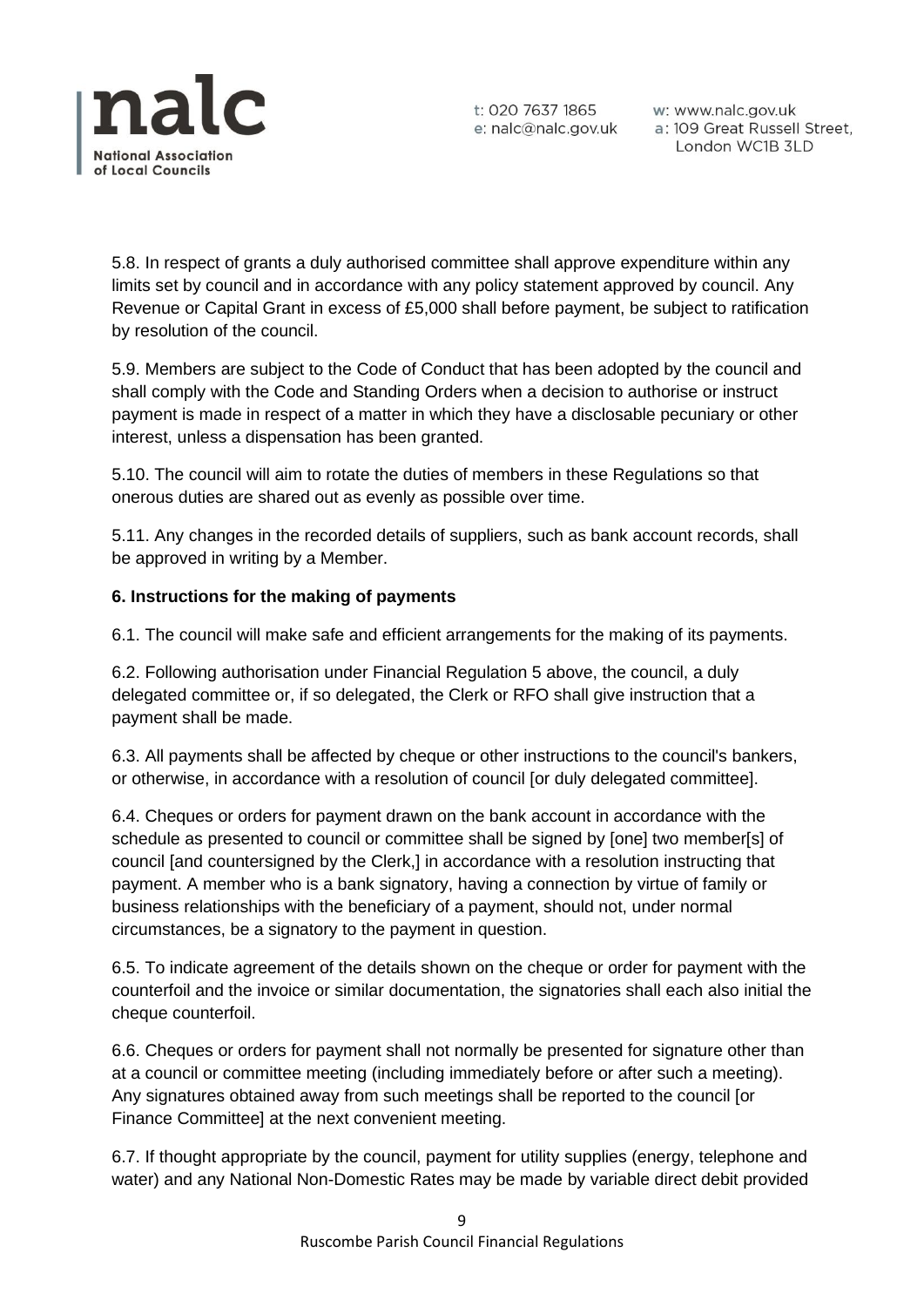

w: www.nalc.gov.uk a: 109 Great Russell Street, London WC1B 3LD

that the instructions are signed by two members and any payments are reported to council as made. The approval of the use of a variable direct debit shall be renewed by resolution of the council at least every two years.

6.8. If thought appropriate by the council, payment for certain items (principally salaries) may be made by banker's standing order provided that the instructions are signed, or otherwise evidenced by two members are retained and any payments are reported to council as made. The approval of the use of a banker's standing order shall be renewed by resolution of the council at least every two years.

6.9. If thought appropriate by the council, payment for certain items may be made by BACS or CHAPS methods provided that the instructions for each payment are signed, or otherwise evidenced, by two authorised bank signatories, are retained and any payments are reported to council as made. The approval of the use of BACS or CHAPS shall be renewed by resolution of the council at least every two years.

6.10. If thought appropriate by the council payment for certain items may be made by internet banking transfer provided evidence is retained showing which members approved the payment.

6.11. Where a computer requires use of a personal identification number (PIN) or other password(s), for access to the council's records on that computer, a note shall be made of the PIN and Passwords and shall be handed to and retained by the Chairman of Council in a sealed dated envelope. This envelope may not be opened other than in the presence of two other councillors. After the envelope has been opened, in any circumstances, the PIN and / or passwords shall be changed as soon as practicable. The fact that the sealed envelope has been opened, in whatever circumstances, shall be reported to all members immediately and formally to the next available meeting of the council. This will not be required for a member's personal computer used only for remote authorisation of bank payments.

6.12. No employee or councillor shall disclose any PIN or password, relevant to the working of the council or its bank accounts, to any person not authorised in writing by the council or a duly delegated committee.

6.13. Regular back-up copies of the records on any computer shall be made and shall be stored securely away from the computer in question, and preferably off site.

6.14. The council, and any members using computers for the council's financial business, shall ensure that anti-virus, anti-spyware and firewall software with automatic updates, together with a high level of security, is used.

6.15. Where internet banking arrangements are made with any bank, the Clerk [RFO] shall be appointed as the Service Administrator. The bank mandate approved by the council shall identify a number of councillors who will be authorised to approve transactions on those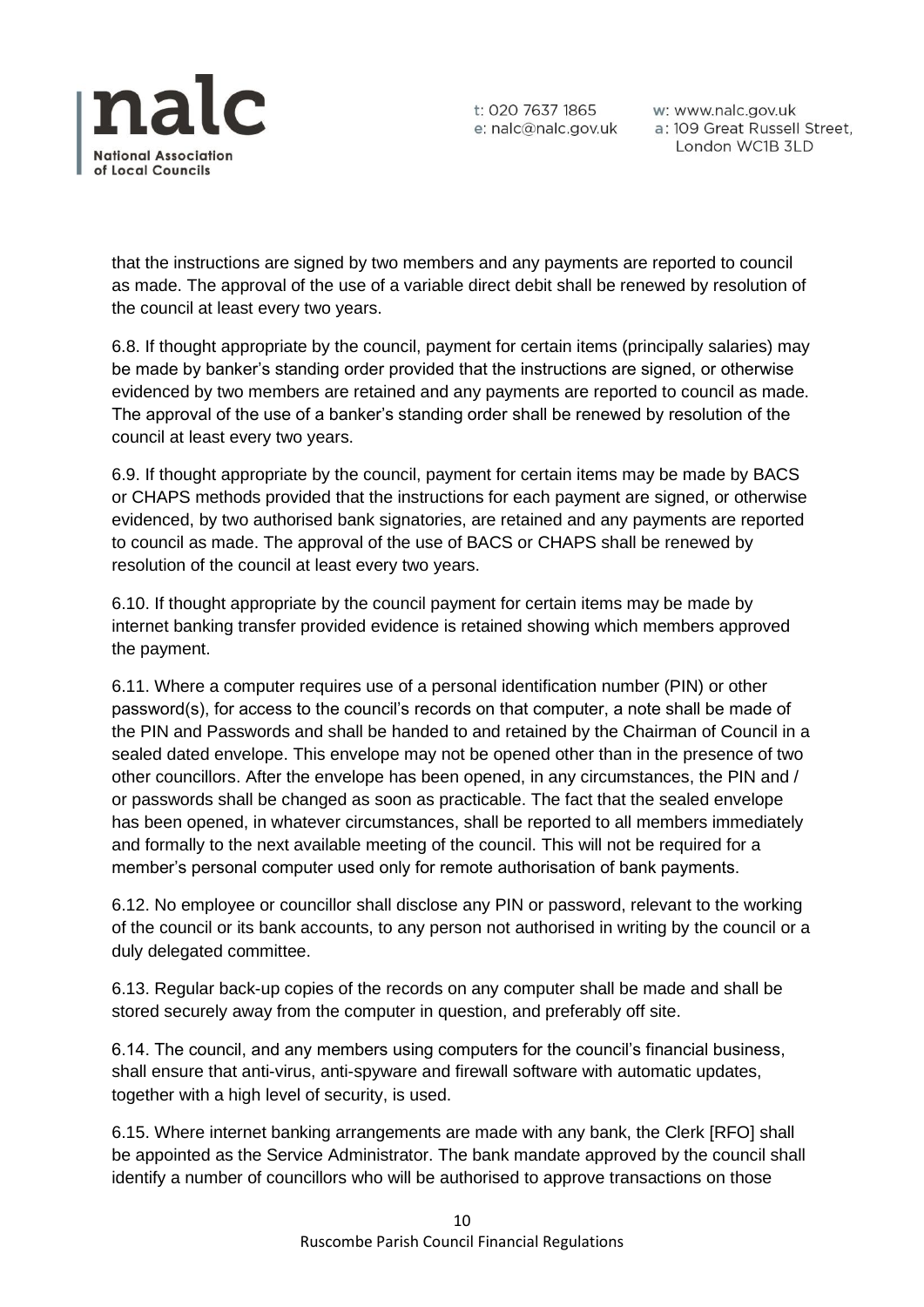

t: 020 7637 1865 w: www.nalc.gov.uk<br>e: nalc@nalc.gov.uk a: 109 Great Russell Street, London WC1B 3LD

accounts. The bank mandate will state clearly the amounts of payments that can be instructed by the use of the Service Administrator alone, or by the Service Administrator with a stated number of approvals.

6.16. Access to any internet banking accounts will be directly to the access page (which may be saved under "favourites"), and not through a search engine or e-mail link. Remembered or saved passwords facilities must not be used on any computer used for council banking work. Breach of this Regulation will be treated as a very serious matter under these regulations.

6.17. Changes to account details for suppliers, which are used for internet banking may only be changed on written hard copy notification by the supplier and supported by hard copy authority for change signed by [two of] the Clerk [the RFO] [a member]. A programme of regular checks of standing data with suppliers will be followed.

6.18. Any Debit Card issued for use will be specifically restricted to the Clerk [and the RFO] and will also be restricted to a single transaction maximum value of [£500] unless authorised by council or finance committee in writing before any order is placed.

6.19. A pre-paid debit card may be issued to employees with varying limits. These limits will be set by the council [Finance Committee]. Transactions and purchases made will be reported to the [council] [relevant committee] and authority for topping-up shall be at the discretion of the [council] [relevant committee].

6.20. Any corporate credit card or trade card account opened by the council will be specifically restricted to use by the Clerk [and RFO] and shall be subject to automatic payment in full at each month-end. Personal credit or debit cards of members or staff shall not be used under any circumstances.

6.21. The council will not maintain any form of cash float. All cash received must be banked intact. Any payments made in cash by the Clerk [or RFO] (for example for postage or minor stationery items) shall be refunded on a regular basis, at least quarterly.

## **OR**

[6.22. The RFO may provide petty cash to officers for the purpose of defraying operational and other expenses. Vouchers for payments made shall be forwarded to the RFO with a claim for reimbursement.

a) The RFO shall maintain a petty cash float of [£250] for the purpose of defraying operational and other expenses. Vouchers for payments made from petty cash shall be kept to substantiate the payment.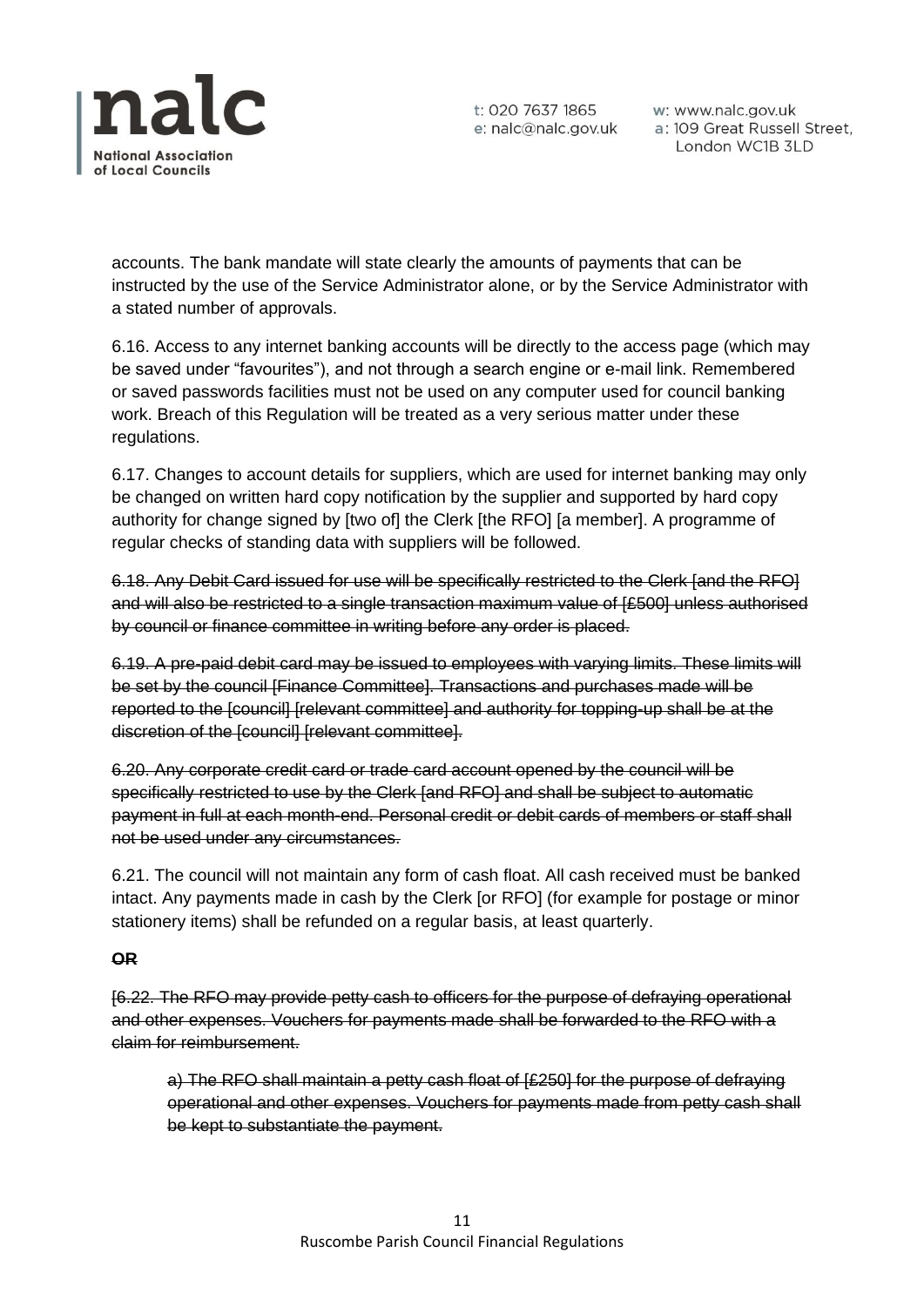

t: 020 7637 1865 w: www.nalc.gov.uk<br>e: nalc@nalc.gov.uk a: 109 Great Russell Street, London WC1B 3LD

b) Income received must not be paid into the petty cash float but must be separately banked, as provided elsewhere in these regulations.

c) Payments to maintain the petty cash float shall be shown separately on the schedule of payments presented to council under 5.2 above.]

## **7. Payment of salaries**

7.1. As an employer, the council shall make arrangements to meet fully the statutory requirements placed on all employers by PAYE and National Insurance legislation. The payment of all salaries shall be made in accordance with payroll records and the rules of PAYE and National Insurance currently operating, and salary rates shall be as agreed by council, or duly delegated committee.

7.2. Payment of salaries and payment of deductions from salary such as may be required to be made for tax, national insurance and pension contributions, or similar statutory or discretionary deductions must be made in accordance with the payroll records and on the appropriate dates stipulated in employment contracts, provided that each payment is reported to the next available council meeting, as set out in these regulations above.

7.3. No changes shall be made to any employee's pay, emoluments, or terms and conditions of employment without the prior consent of the [council] [relevant committee].

7.4. Each and every payment to employees of net salary and to the appropriate creditor of the statutory and discretionary deductions shall be recorded in a separate confidential record (confidential cash book). This confidential record is not open to inspection or review (under the Freedom of Information Act 2000 or otherwise) other than:

a) by any councillor who can demonstrate a need to know;

- b) by the internal auditor;
- c) by the external auditor; or

d) by any person authorised under Audit Commission Act 1998, or any superseding legislation.

7.5. The total of such payments in each calendar month shall be reported with all other payments as made as may be required under these Financial Regulations, to ensure that only payments due for the period have actually been paid.

7.6. An effective system of personal performance management should be maintained for the senior officers.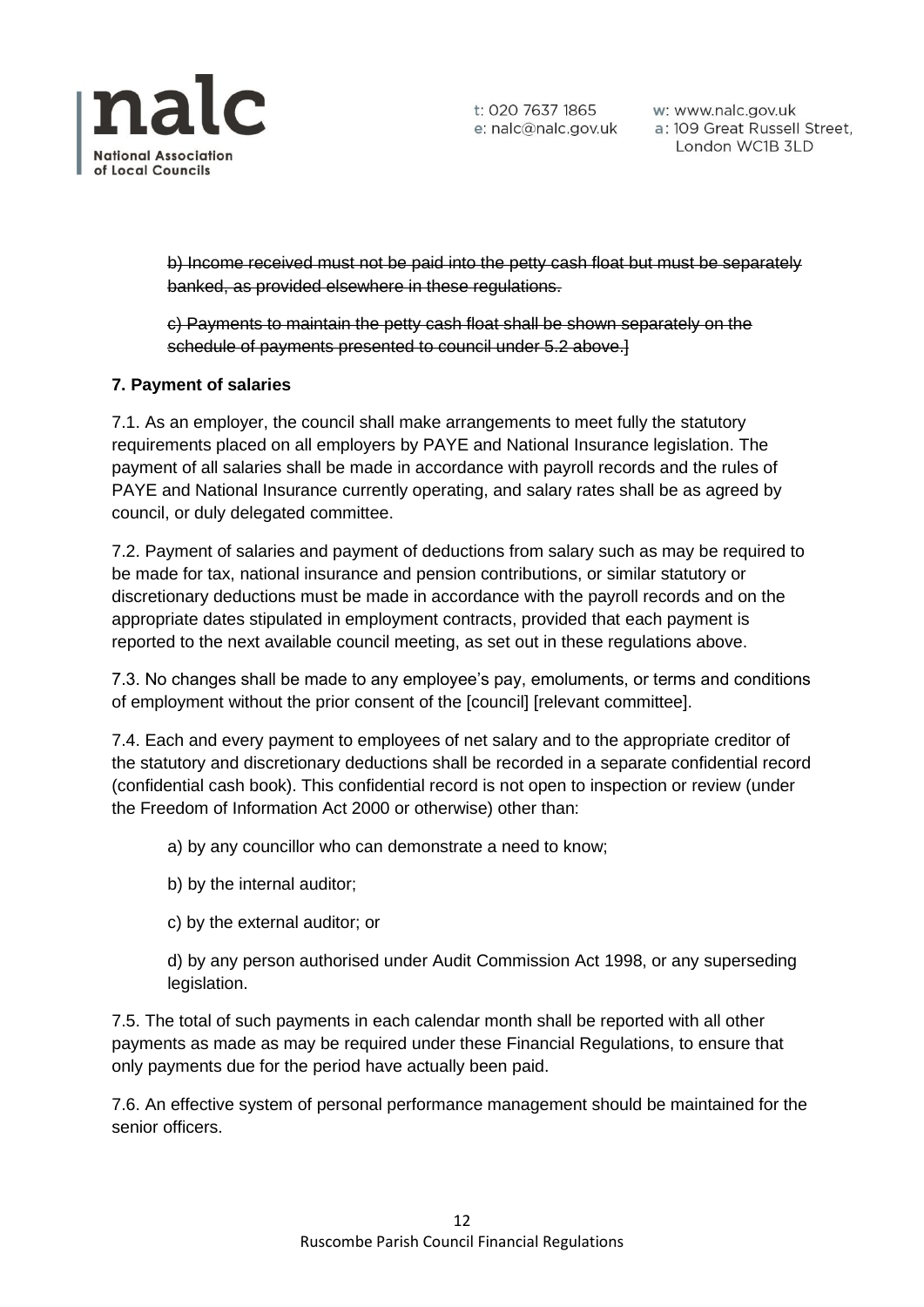

t: 020 7637 1865 w: www.nalc.gov.uk<br>e: nalc@nalc.gov.uk a: 109 Great Russell Street, London WC1B 3LD

7.7. Any termination payments shall be supported by a clear business case and reported to the council. Termination payments shall only be authorised by council.

7.8. Before employing interim staff, the council must consider a full business case.

## **8. Loans and investments**

8.1. All borrowings shall be affected in the name of the council, after obtaining any necessary borrowing approval. Any application for borrowing approval shall be approved by Council as to terms and purpose. The application for borrowing approval, and subsequent arrangements for the loan shall only be approved by full council.

8.2. Any financial arrangement which does not require formal borrowing approval from the Secretary of State/Welsh Assembly Government (such as Hire Purchase or Leasing of tangible assets) shall be subject to approval by the full council. In each case a report in writing shall be provided to council in respect of value for money for the proposed transaction.

8.3. The council will arrange with the council's banks and investment providers for the sending of a copy of each statement of account to the Chairman of the council at the same time as one is issued to the Clerk or RFO.

8.4. All loans and investments shall be negotiated in the name of the council and shall be for a set period in accordance with council policy.

8.5. The council shall consider the need for an Investment Strategy and Policy which, if drawn up, shall be in accordance with relevant regulations, proper practices and guidance. Any Strategy and Policy shall be reviewed by the council at least annually.

8.6. All investments of money under the control of the council shall be in the name of the council.

8.7. All investment certificates and other documents relating thereto shall be retained in the custody of the RFO.

8.8. Payments in respect of short term or long-term investments, including transfers between bank accounts held in the same bank, or branch, shall be made in accordance with Regulation 5 (Authorisation of payments) and Regulation 6 (Instructions for payments).

### **9. Income**

9.1. The collection of all sums due to the council shall be the responsibility of and under the supervision of the RFO.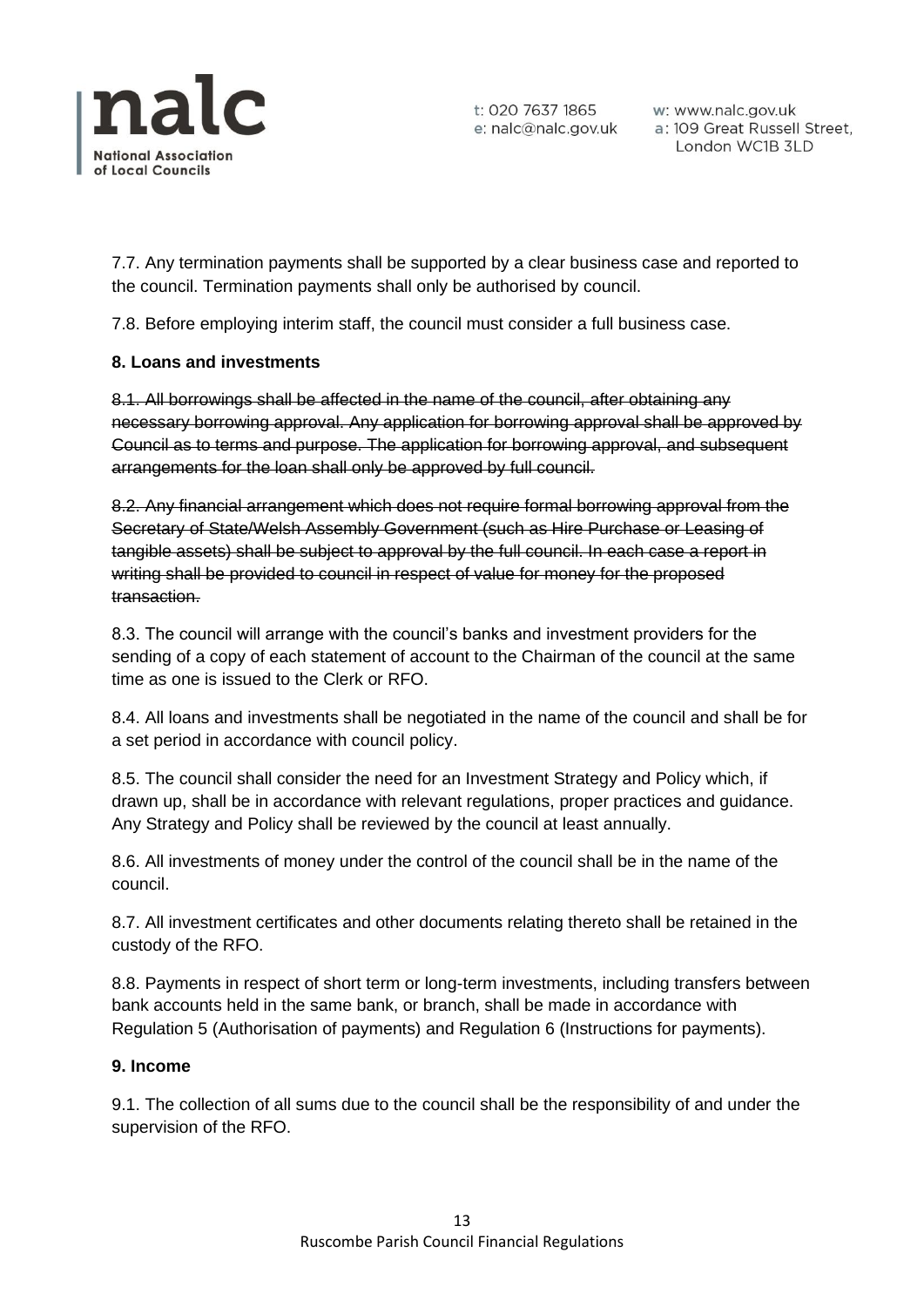

w: www.nalc.gov.uk a: 109 Great Russell Street, London WC1B 3LD

9.2. Particulars of all charges to be made for work done, services rendered or goods supplied shall be agreed annually by the council, notified to the RFO and the RFO shall be responsible for the collection of all accounts due to the council.

9.3. The council will review all fees and charges at least annually, following a report of the Clerk.

9.4. Any sums found to be irrecoverable and any bad debts shall be reported to the council and shall be written off in the year.

9.5. All sums received on behalf of the council shall be banked intact as directed by the RFO. In all cases, all receipts shall be deposited with the council's bankers with such frequency as the RFO considers necessary.

9.6. The origin of each receipt shall be entered on the paying-in slip.

9.7. Personal cheques shall not be cashed out of money held on behalf of the council.

9.8. The RFO shall promptly complete any VAT Return that is required. Any repayment claim due in accordance with VAT Act 1994 section 33 shall be made at least annually coinciding with the financial year end.

9.9. Where any significant sums of cash are regularly received by the council, the RFO shall take such steps as are agreed by the council to ensure that more than one person is present when the cash is counted in the first instance, that there is a reconciliation to some form of control such as ticket issues, and that appropriate care is taken in the security and safety of individuals banking such cash.

[9.10. Any income arising which is the property of a charitable trust shall be paid into a charitable bank account. Instructions for the payment of funds due from the charitable trust to the council (to meet expenditure already incurred by the authority) will be given by the Managing Trustees of the charity meeting separately from any council meeting (see also Regulation 16 below).]

## **10. Orders for work, goods and services**

10.1. An official order or letter shall be issued for all work, goods and services unless a formal contract is to be prepared or an official order would be inappropriate. Copies of orders shall be retained.

10.2. Order books shall be controlled by the RFO.

10.3. All members and officers are responsible for obtaining value for money at all times. An officer issuing an official order shall ensure as far as reasonable and practicable that the best available terms are obtained in respect of each transaction, usually by obtaining three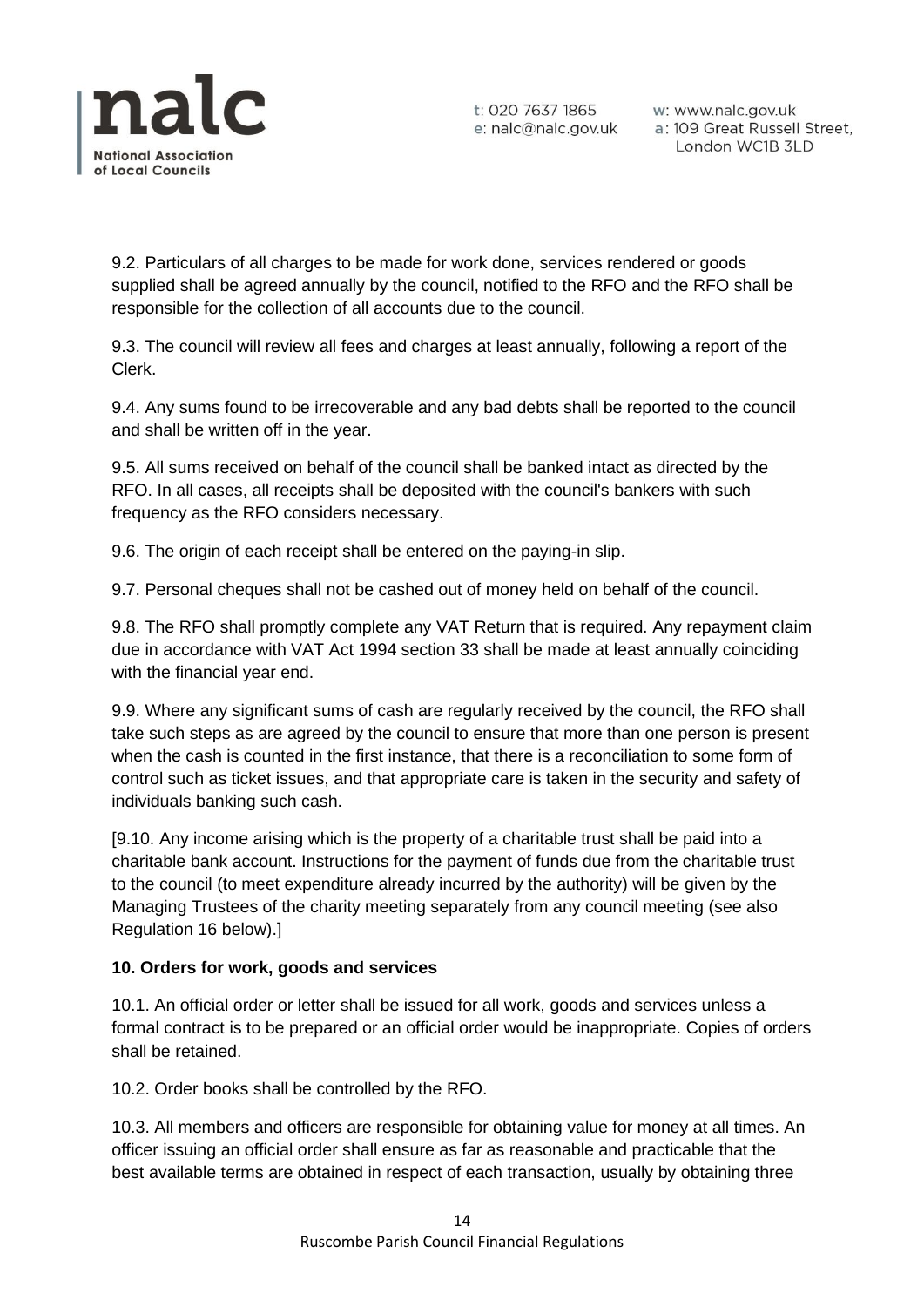

t: 020 7637 1865 w: www.nalc.gov.uk<br>e: nalc@nalc.gov.uk a: 109 Great Russell Street, London WC1B 3LD

or more quotations or estimates from appropriate suppliers, subject to any de minimis provisions in Regulation 11.1 below.

10.4. A member may not issue an official order or make any contract on behalf of the council.

10.5. The RFO shall verify the lawful nature of any proposed purchase before the issue of any order, and in the case of new or infrequent purchases or payments, the RFO shall ensure that the statutory authority shall be reported to the meeting at which the order is approved so that the minutes can record the power being used.

## **11. Contracts**

11.1. Procedures as to contracts are laid down as follows:

a) Every contract shall comply with these financial regulations, and no exceptions shall be made otherwise than in an emergency provided that this regulation need not apply to contracts which relate to items (i) to (vi) below:

i. for the supply of gas, electricity, water, sewerage and telephone services;

ii. for specialist services such as are provided by legal professionals acting in disputes;

iii. for work to be executed or goods or materials to be supplied which consist of repairs to or parts for existing machinery or equipment or plant;

iv. for work to be executed or goods or materials to be supplied which constitute an extension of an existing contract by the council;

v. for additional audit work of the external auditor up to an estimated value of £500 (in excess of this sum the Clerk and RFO shall act after consultation with the Chairman and Vice Chairman of council); and

vi. for goods or materials proposed to be purchased which are proprietary articles and / or are only sold at a fixed price.

b) Where the council intends to procure or award a public supply contract, public service contract or public works contract as defined by The Public Contracts Regulations 2015 ("the Regulations") which is valued at £25,000 or more, the council shall comply with the relevant requirements of the Regulations<sup>2</sup>.

<sup>&</sup>lt;sup>2</sup> The Regulations require councils to use the Contracts Finder website to advertise contract opportunities, set out the procedures to be followed in awarding new contracts and to publicise the award of new contracts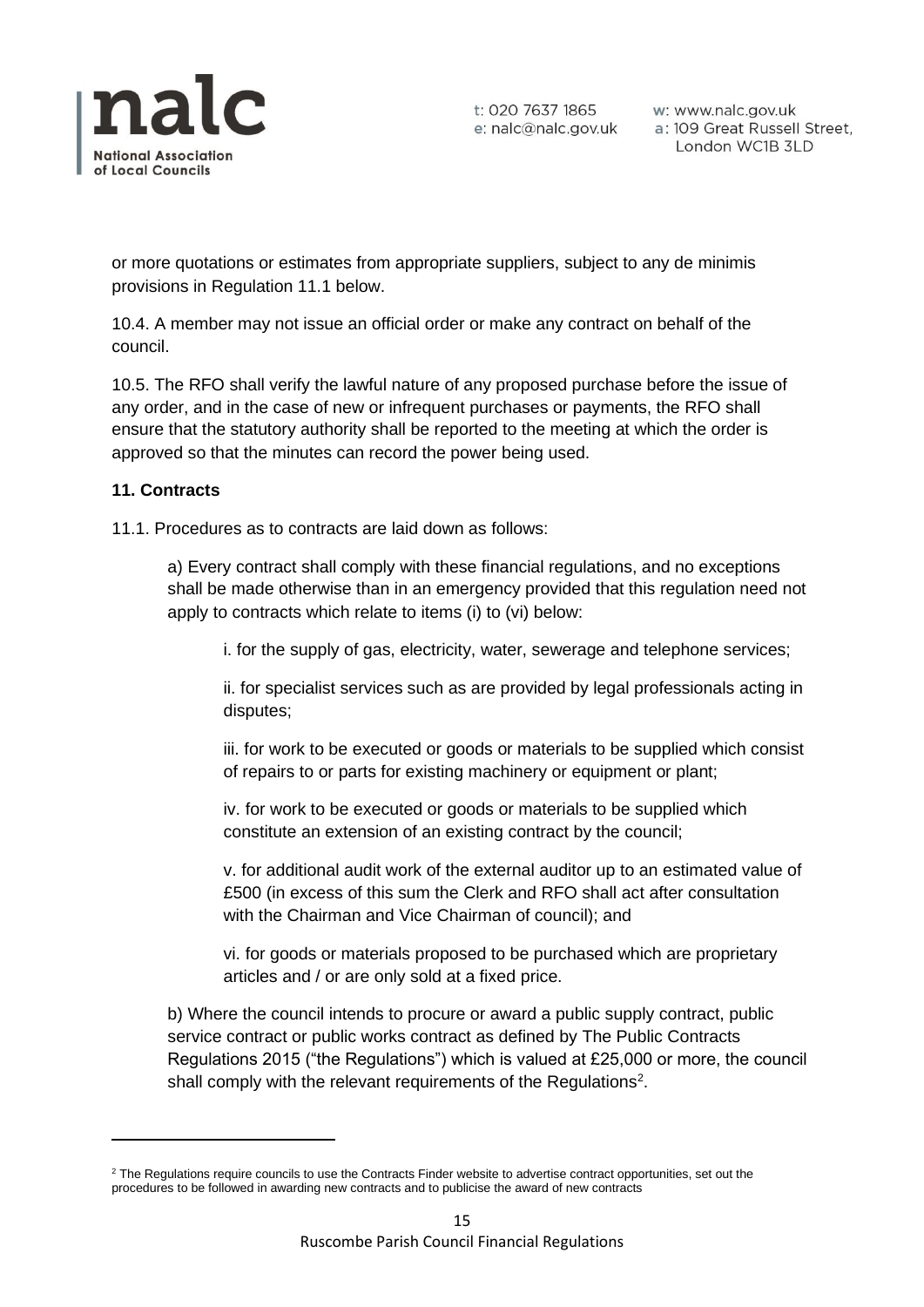

w: www.nalc.gov.uk a: 109 Great Russell Street, London WC1B 3LD

c) The full requirements of The Regulations, as applicable, shall be followed in respect of the tendering and award of a public supply contract, public service contract or public works contract which exceed thresholds in The Regulations set by the Public Contracts Directive 2014/24/EU (which may change from time to time)<sup>3</sup>.

d) When applications are made to waive financial regulations relating to contracts to enable a price to be negotiated without competition the reason shall be embodied in a recommendation to the council.

e) Such invitation to tender shall state the general nature of the intended contract and the Clerk shall obtain the necessary technical assistance to prepare a specification in appropriate cases. The invitation shall in addition state that tenders must be addressed to the Clerk in the ordinary course of post. Each tendering firm shall be supplied with a specifically marked envelope in which the tender is to be sealed and remain sealed until the prescribed date for opening tenders for that contract.

f) All sealed tenders shall be opened at the same time on the prescribed date by the Clerk in the presence of at least one member of council.

g) Any invitation to tender issued under this regulation shall be subject to Standing Orders and shall refer to the terms of the Bribery Act 2010.

h) When it is to enter into a contract of less than £1,000 in value for the supply of goods or materials or for the execution of works or specialist services other than such goods, materials, works or specialist services as are excepted as set out in paragraph (a) the Clerk or RFO shall obtain 3 quotations (priced descriptions of the proposed supply); where the value is below [£1,000] and above [£100] the Clerk or RFO shall strive to obtain 3 estimates. Otherwise, Regulation 10.3 above shall apply.

i) The council shall not be obliged to accept the lowest or any tender, quote or estimate.

j) Should it occur that the council, or duly delegated committee, does not accept any tender, quote or estimate, the work is not allocated and the council requires further pricing, provided that the specification does not change, no person shall be permitted to submit a later tender, estimate or quote who was present when the original decision-making process was being undertaken.

#### **[12. Payments under contracts for building or other construction works]**

<sup>3</sup> Thresholds currently applicable are:

a) For public supply and public service contracts 209,000 Euros (£181,302)

b) For public works contracts 5,225,000 Euros (£4,551,413)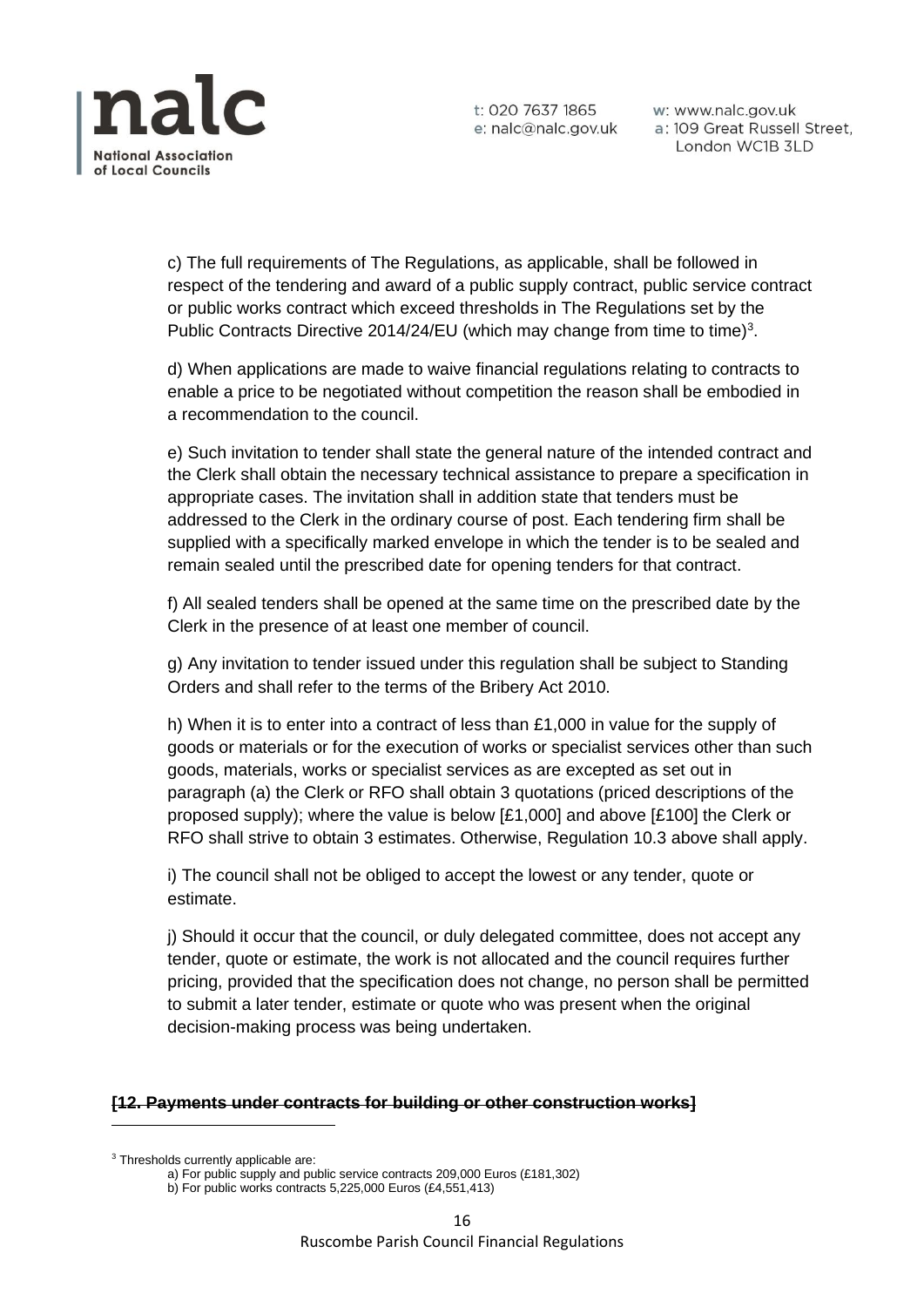

w: www.nalc.gov.uk London WC1B 3LD

[12.1. Payments on account of the contract sum shall be made within the time specified in the contract by the RFO upon authorised certificates of the architect or other consultants engaged to supervise the contract (subject to any percentage withholding as may be agreed in the particular contract).]

[12.2. Where contracts provide for payment by instalments the RFO shall maintain a record of all such payments. In any case where it is estimated that the total cost of work carried out under a contract, excluding agreed variations, will exceed the contract sum of 5% or more a report shall be submitted to the council.]

[12.3. Any variation to a contract or addition to or omission from a contract must be approved by the council and Clerk to the contractor in writing, the council being informed where the final cost is likely to exceed the financial provision.]

## **[13. Stores and equipment]**

[13.1. The officer in charge of each section shall be responsible for the care and custody of stores and equipment in that section.]

[13.2. Delivery notes shall be obtained in respect of all goods received into store or otherwise delivered and goods must be checked as to order and quality at the time delivery is made.]

[13.3. Stocks shall be kept at the minimum levels consistent with operational requirements.]

[13.4. The RFO shall be responsible for periodic checks of stocks and stores at least annually.]

## **14. Assets, properties and estates**

14.1. The Clerk shall make appropriate arrangements for the custody of all title deeds and Land Registry Certificates of properties held by the council. The RFO shall ensure a record is maintained of all properties held by the council, recording the location, extent, plan, reference, purchase details, nature of the interest, tenancies granted, rents payable and purpose for which held in accordance with Accounts and Audit Regulations.

14.2. No tangible moveable property shall be purchased or otherwise acquired, sold, leased or otherwise disposed of, without the authority of the council, together with any other consents required by law, save where the estimated value of any one item of tangible movable property does not exceed [£250].

14.3. No real property (interests in land) shall be sold, leased or otherwise disposed of without the authority of the council, together with any other consents required by law. In each case a report in writing shall be provided to council in respect of valuation and surveyed condition of the property (including matters such as planning permissions and covenants)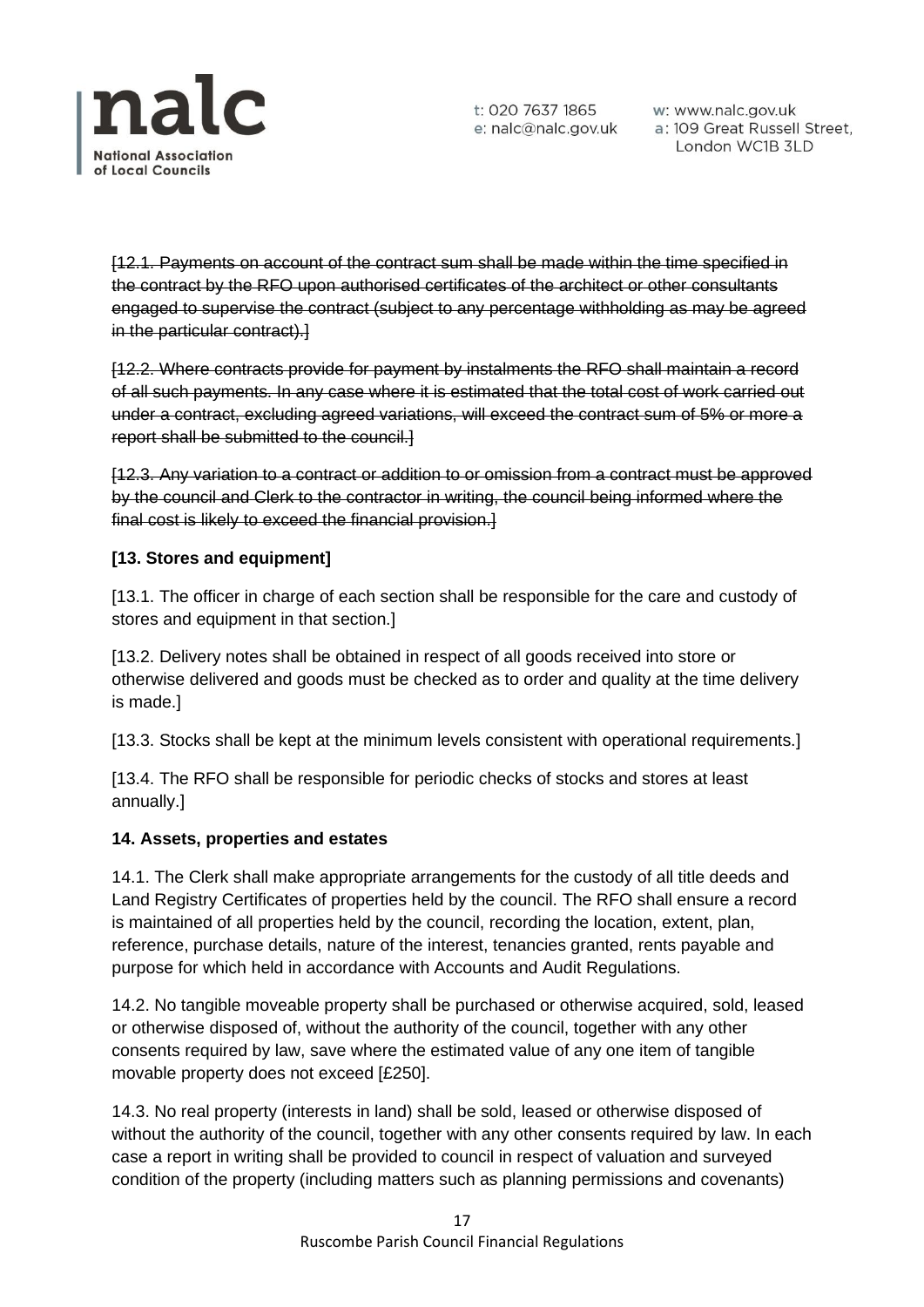

w: www.nalc.gov.uk a: 109 Great Russell Street, London WC1B 3LD

together with a proper business case (including an adequate level of consultation with the electorate).

14.4. No real property (interests in land) shall be purchased or acquired without the authority of the full council. In each case a report in writing shall be provided to council in respect of valuation and surveyed condition of the property (including matters such as planning permissions and covenants) together with a proper business case (including an adequate level of consultation with the electorate).

14.5. Subject only to the limit set in Regulation 14.2 above, no tangible moveable property shall be purchased or acquired without the authority of the full council. In each case a report in writing shall be provided to council with a full business case.

14.6. The RFO shall ensure that an appropriate and accurate Register of Assets and Investments is kept up to date. The continued existence of tangible assets shown in the Register shall be verified at least annually, possibly in conjunction with a health and safety inspection of assets.

## **15. Insurance**

15.1. Following the annual risk assessment (per Regulation 17), the RFO shall effect all insurances and negotiate all claims on the council's insurers [in consultation with the Clerk].

[15.2. The Clerk shall give prompt notification to the RFO of all new risks, properties or vehicles which require to be insured and of any alterations affecting existing insurances.]

15.3. The RFO shall keep a record of all insurances effected by the council and the property and risks covered thereby and annually review it.

15.4. The RFO shall be notified of any loss liability or damage or of any event likely to lead to a claim, and shall report these to council at the next available meeting.

15.5. All appropriate members and employees of the council shall be included in a suitable form of security or fidelity guarantee insurance which shall cover the maximum risk exposure as determined [annually] by the council, or duly delegated committee.

## **16. [Charities]**

[16.1. Where the council is sole managing trustee of a charitable body the Clerk and RFO shall ensure that separate accounts are kept of the funds held on charitable trusts and separate financial reports made in such form as shall be appropriate, in accordance with Charity Law and legislation, or as determined by the Charity Commission. The Clerk and RFO shall arrange for any audit or independent examination as may be required by Charity Law or any Governing Document.]